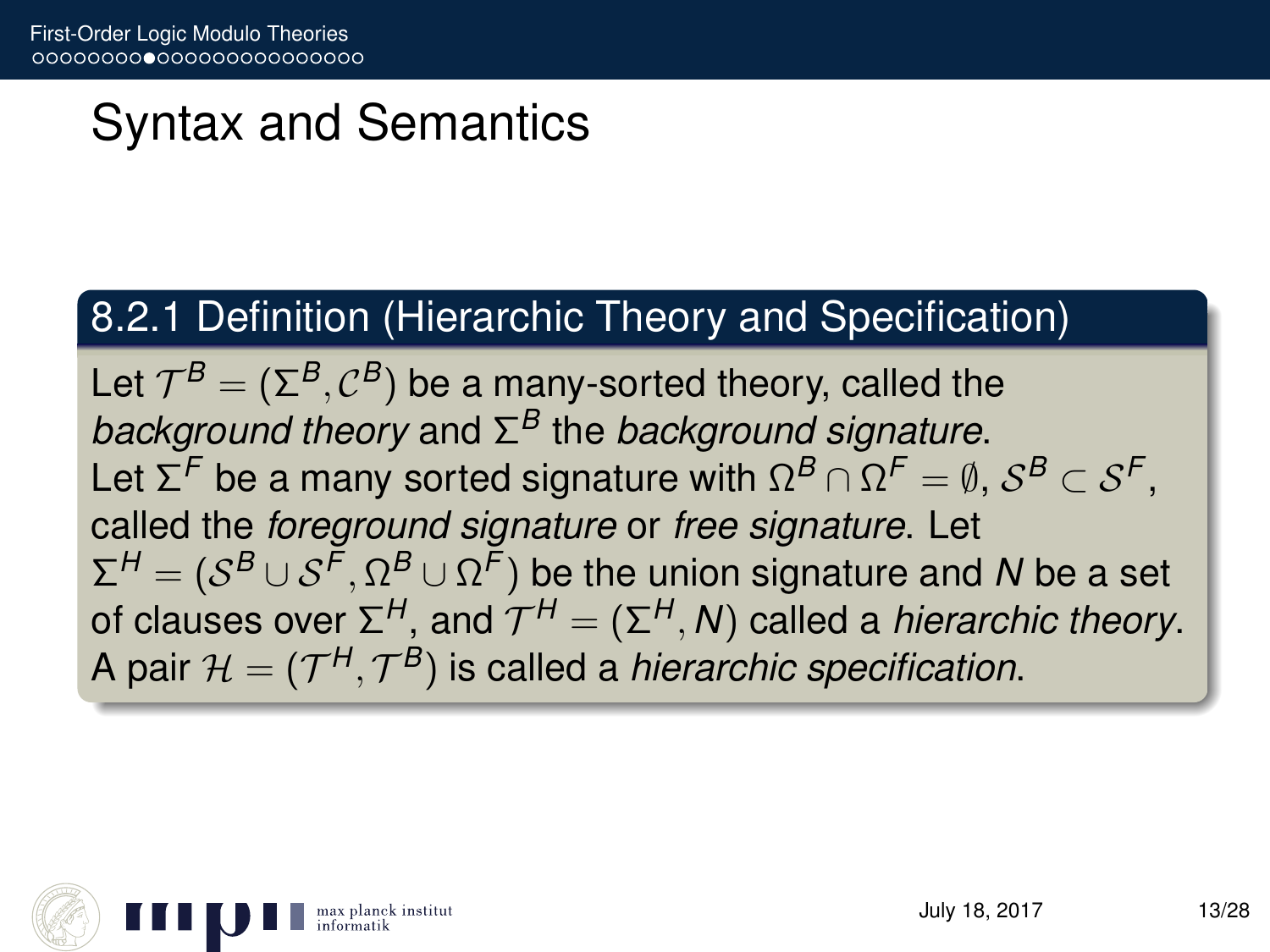I abbreviate  $\models_{\mathcal{TB}} \phi \ (\models_{\mathcal{TH}} \phi)$  with  $\models_{\mathcal{B}} \phi \ (\models_{\mathcal{H}} \phi)$ , meaning that  $\phi$  is valid in the respective theory, see Definition 3.16.1.

Terms, atoms, literals build over Σ *<sup>B</sup>* are called *pure background terms*, *pure background atoms*, and *pure background literals*, respectively. Non-variable terms, atoms, literals build over Σ *<sup>F</sup>* are called *free terms*, *free atoms*, *free literals*. A variable of sort  $\mathcal{S} \in (\mathcal{S}^{\mathcal{F}} \setminus \mathcal{S}^{\mathcal{B}})$  is also called a *free variable* and a *free term*. Any term of some sort *S* ∈ S*<sup>B</sup>* built out of Σ *<sup>H</sup>* is called a *background term*.

A substitution  $\sigma$  is called *simple* if  $x_{S} \sigma \in T_{S}(\Sigma^{B}, \mathcal{X})$  for all  $S \in \mathcal{S}^{B}$ .

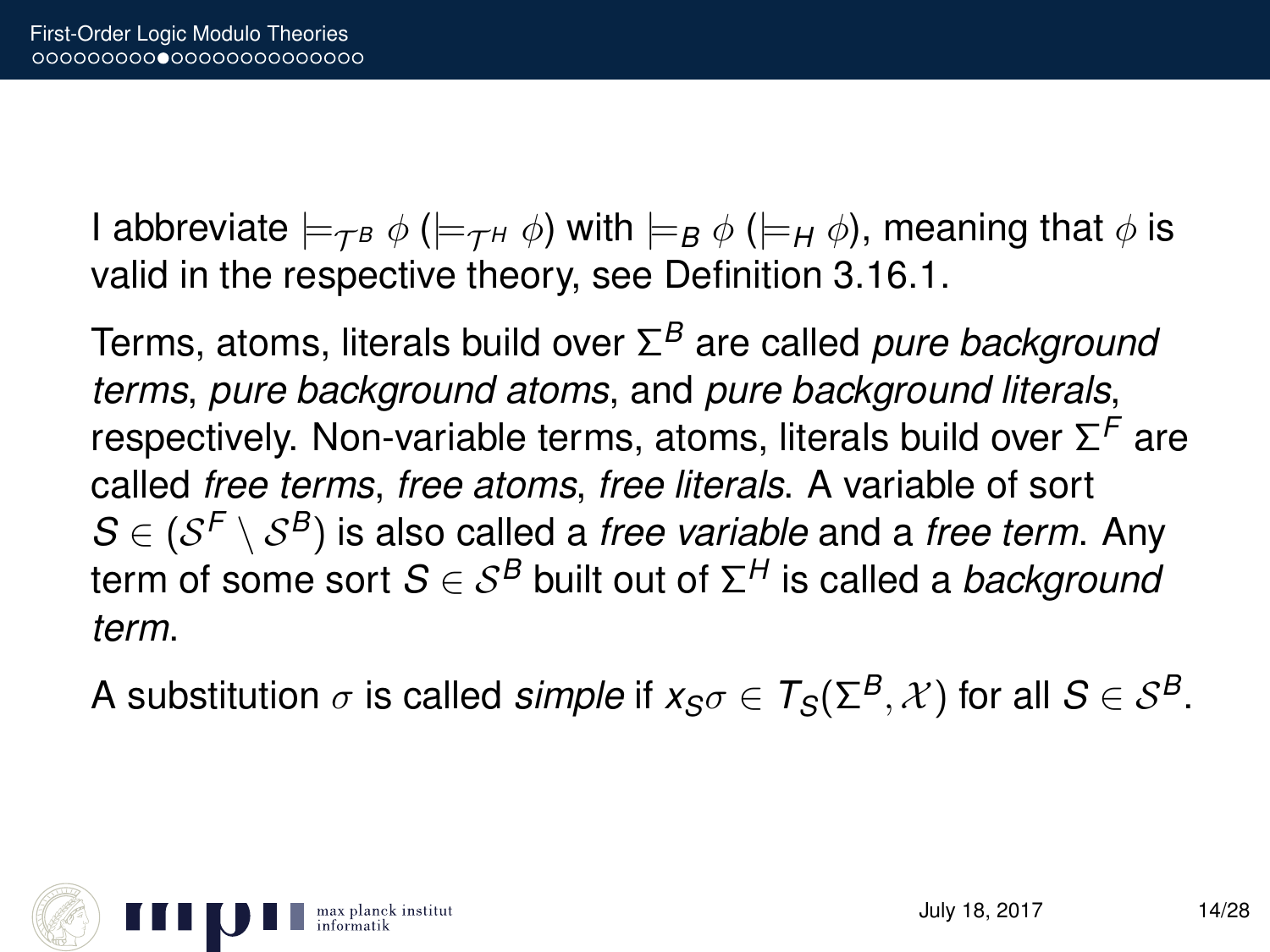### 8.2.2 Example (Classes of Terms)

Let  $\mathcal{T}^{\mathcal{B}}$  be linear rational arithmetic and  $\Sigma^{\mathcal{F}} = (\{\mathcal{S}, \mathsf{LA}\}, \{g, a\})$ where *a*: *S* and *g* : LA  $\rightarrow$  LA. Then the terms  $x_{\text{LA}} + 3$  and  $g(x_{\text{LA}})$ are all of sort LA, but  $x_{\text{A}}+3$  is a pure background term whereas  $g(x<sub>LA</sub>)$  is a free term and an unpure background term. So the substitution  $\sigma = \{y_{\vert A} \mapsto x_{\vert A} + 3\}$  is simple while  $\sigma = \{y_{\text{LA}} \mapsto q(x_{\text{LA}})\}\$ is not.

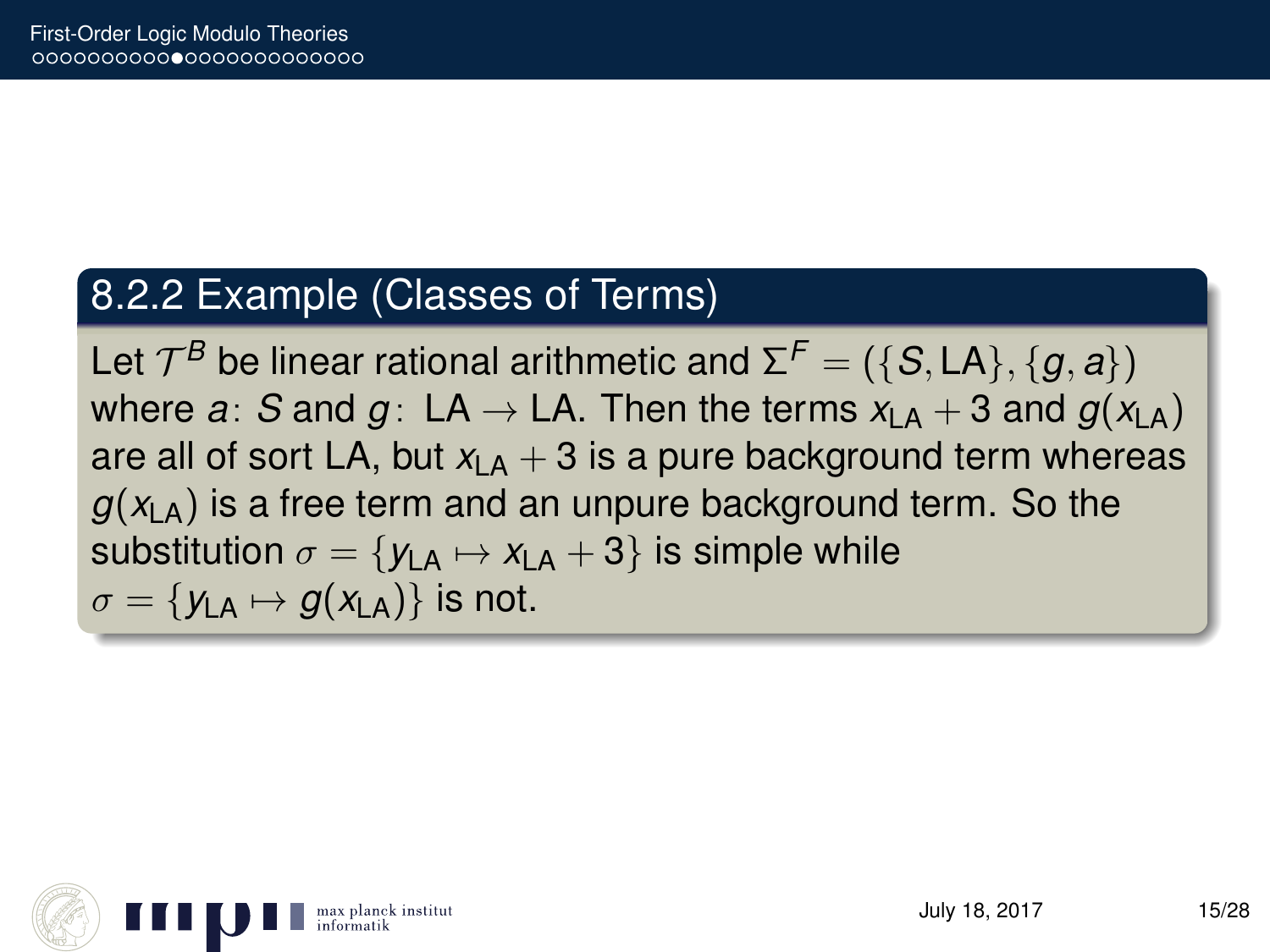## 8.2.3 Definition (Hierarchic Algebras)

Given a hierarchic specification  $\mathcal{H} = (\mathcal{T}^H, \mathcal{T}^B), \, \mathcal{T}^B = (\Sigma^B, \mathcal{C}^B),$  $\mathcal{T}^H = (\Sigma^H, N)$ , a  $\Sigma^H$ -algebra  $\mathcal A$  is called *hierarchic* if  $\mathcal A|_{\Sigma^B} \in \mathcal C^B.$  A hierarchic algebra A is called a *model of a hierarchic specification*  $H$ , if  $A \models N$ .

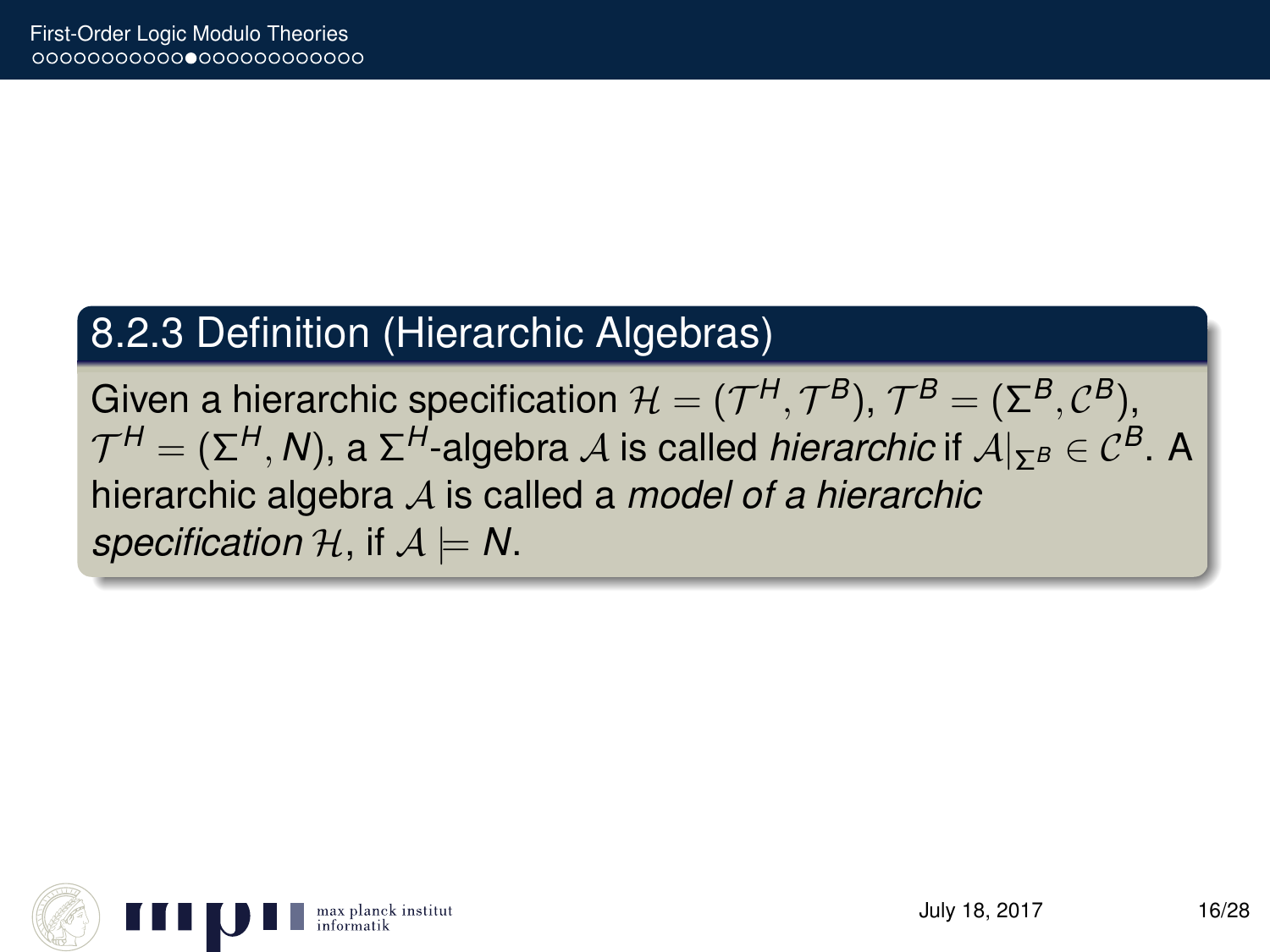#### 8.2.4 Definition (Abstracted Term, Atom, Literal, Clause)

A term *t* is called *abstracted* with respect to a hierarchic specification  $\mathcal{H}=(\mathcal{T}^H_{-},\mathcal{T}^B)$ , if  $t\in \mathcal{T}_S(\Sigma^B,\mathcal{X})$  or  $t\in \mathcal{T}_\mathcal{T}(\Sigma^F,\mathcal{X})$  for some  $\mathcal{S} \in \mathcal{S}^{\mathcal{B}},\ \mathcal{T} \in \mathcal{S}^{\mathcal{B}} \cup \mathcal{S}^{\mathcal{F}}.$  An equational atom  $t \approx \boldsymbol{s}$  is called *abstracted* if *t* and *s* are abstracted and both pure or both unpure, accordingly for literals. A clause is called *abstracted* of all its literals are abstracted.

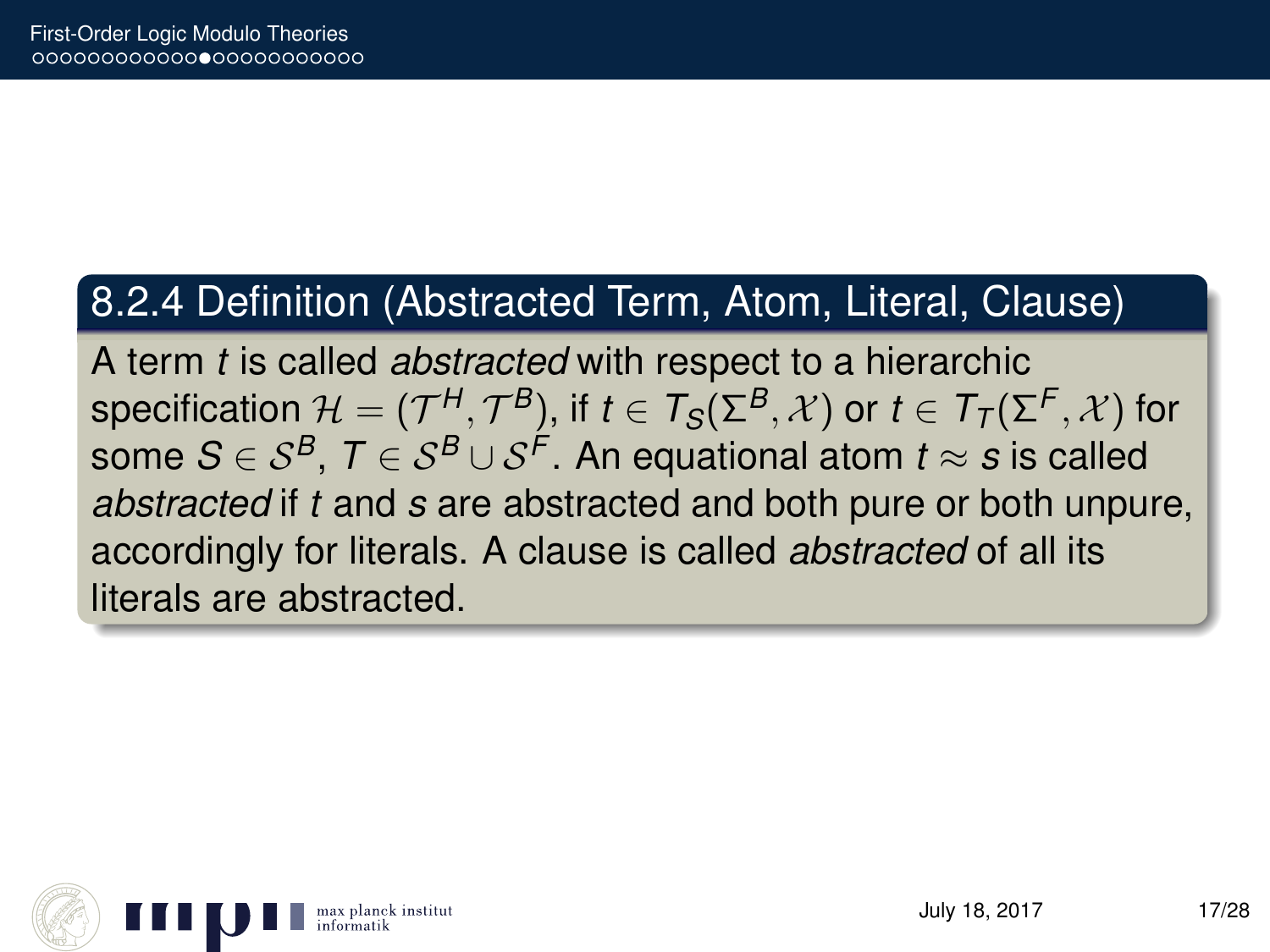**Abstraction**  $N \oplus \{ C \vee E[t]_p[s]_q \} \Rightarrow_{ABSTR}$ *N* ∪ { $C \vee x_s \not\approx s \vee E[x_s]_q$ } provided *t*, *s* are non-variable terms,  $q \nless p$ , sort(*s*) = *S*, and  $\mathsf{either\ top}(t) \in \mathsf{\Sigma}^\mathsf{F}$  and  $\mathsf{top}(s) \in \mathsf{\Sigma}^\mathsf{B}$  or  $\mathsf{top}(t) \in \mathsf{\Sigma}^\mathsf{B}$  and top(*s*) ∈ Σ *F*

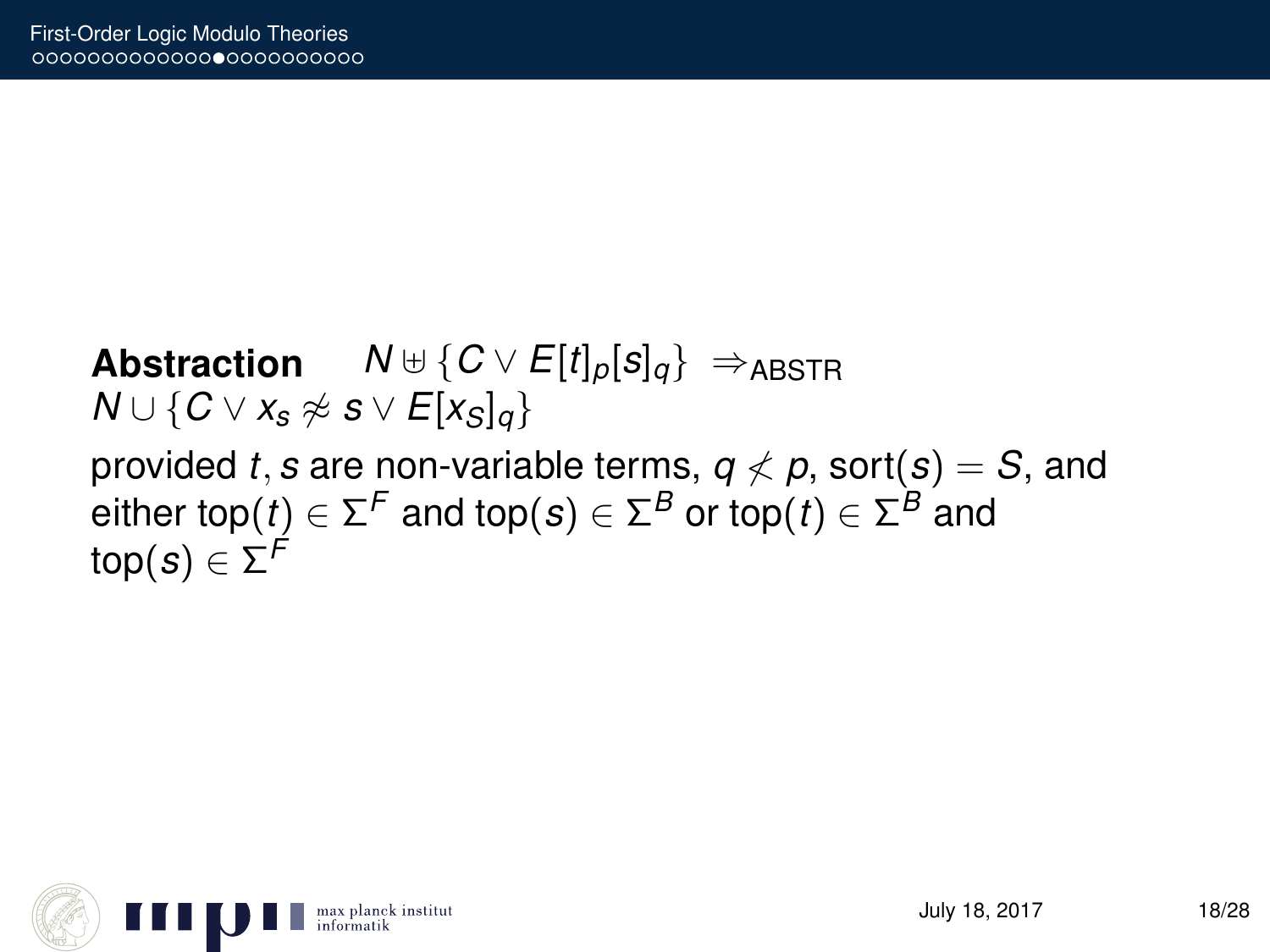## 8.2.5 Proposition (Properties of the Abstraction)

Given a finite clause set *N* out of a hierarchic specification  $\mathcal{H} = (\mathcal{T}^H, \mathcal{T}^B), \Rightarrow_\text{ABSTR}$  terminates on  $\boldsymbol{N}$  and preserves satisfiability. For any clause  $C \in (N \Downarrow_{ABSTR})$  and any literal  $E \in \mathcal{C}$ , *E* does not both contain a function symbol from  $\Sigma^B$  and a function symbol from Σ *F* .

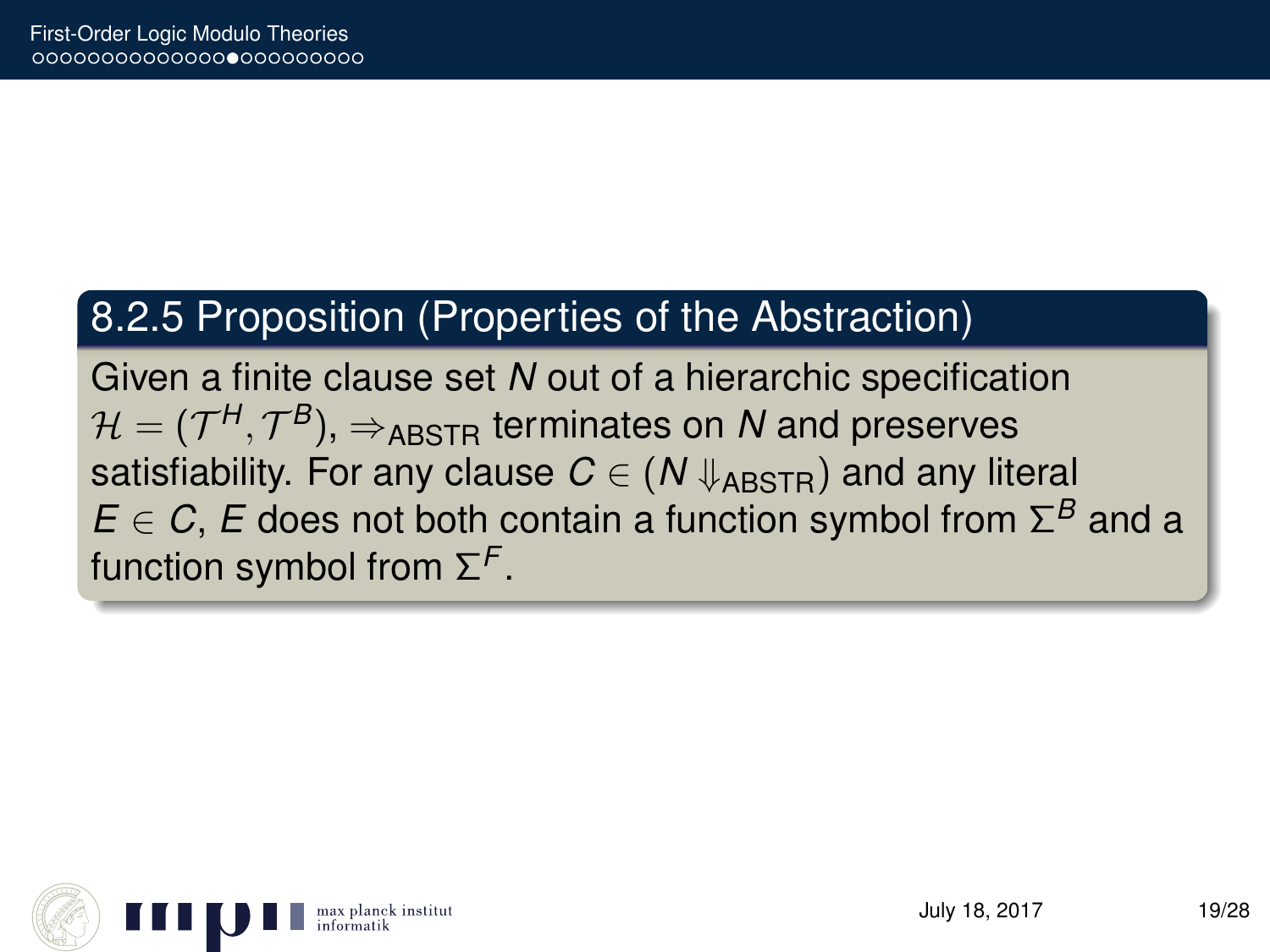From now on I assume fully abstracted clauses *C*, i.e., for all atoms  $s \approx t$  occurring in *C*, either  $s, t \in \mathcal{T}(\Sigma^B, \mathcal{X})$  or  $s,t \in \mathcal{T}(\Sigma^{\mathsf{F}}, \mathcal{X}).$  This justifies the notation of clauses  $\Lambda \parallel C$ where all pure background literals are in Λ and belong to  $FOL(\Sigma^B, \mathcal{X})$  and all literals in *C* belong to  $FOL(\Sigma^F, \mathcal{X})$ .

The literals in Λ form a conjunction and the literals in *C* a disjunction and the overall clause the implication  $\Lambda \to C$ . For a clause  $Λ$  || *C* the background theory part Λ is called the *constraint* and *C* the *free part* of the clause.

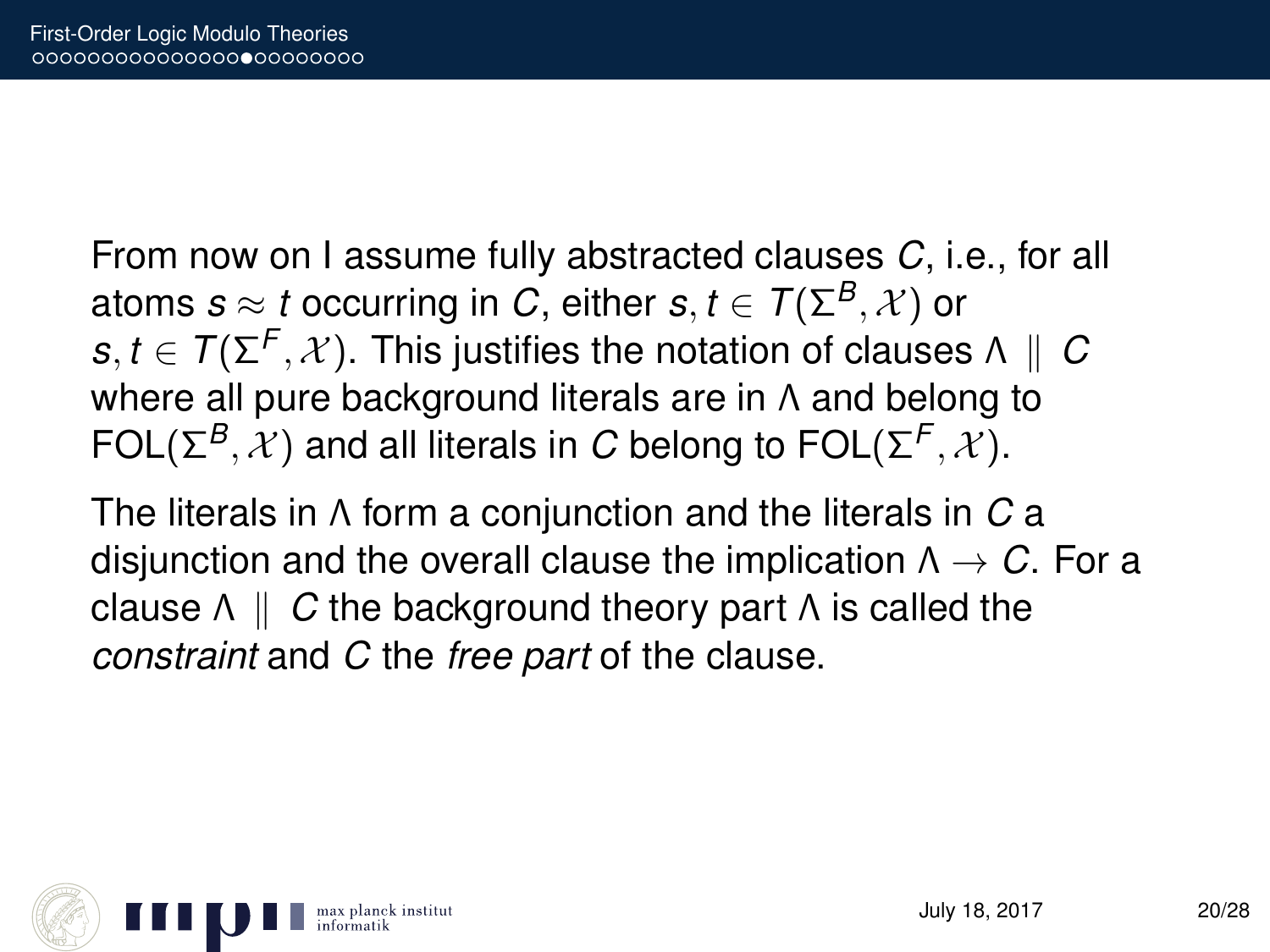## 8.2.6 Example (Abstracted Clause)

Continuing Example 8.2.2, the unabstracted clause

$$
g(x) \leq 1 + y \vee g(g(1)) \approx 2
$$

corresponds to the abstracted clause

$$
z \not\approx g(x) \vee z \leq 1 + y \vee u \not\approx 2 \vee v \not\approx 1 \vee g(g(v)) \approx u
$$

that is written

$$
z>1+y \wedge u \approx 2 \wedge v \approx 1 \parallel z \not\approx g(x) \vee g(g(v)) \approx u
$$

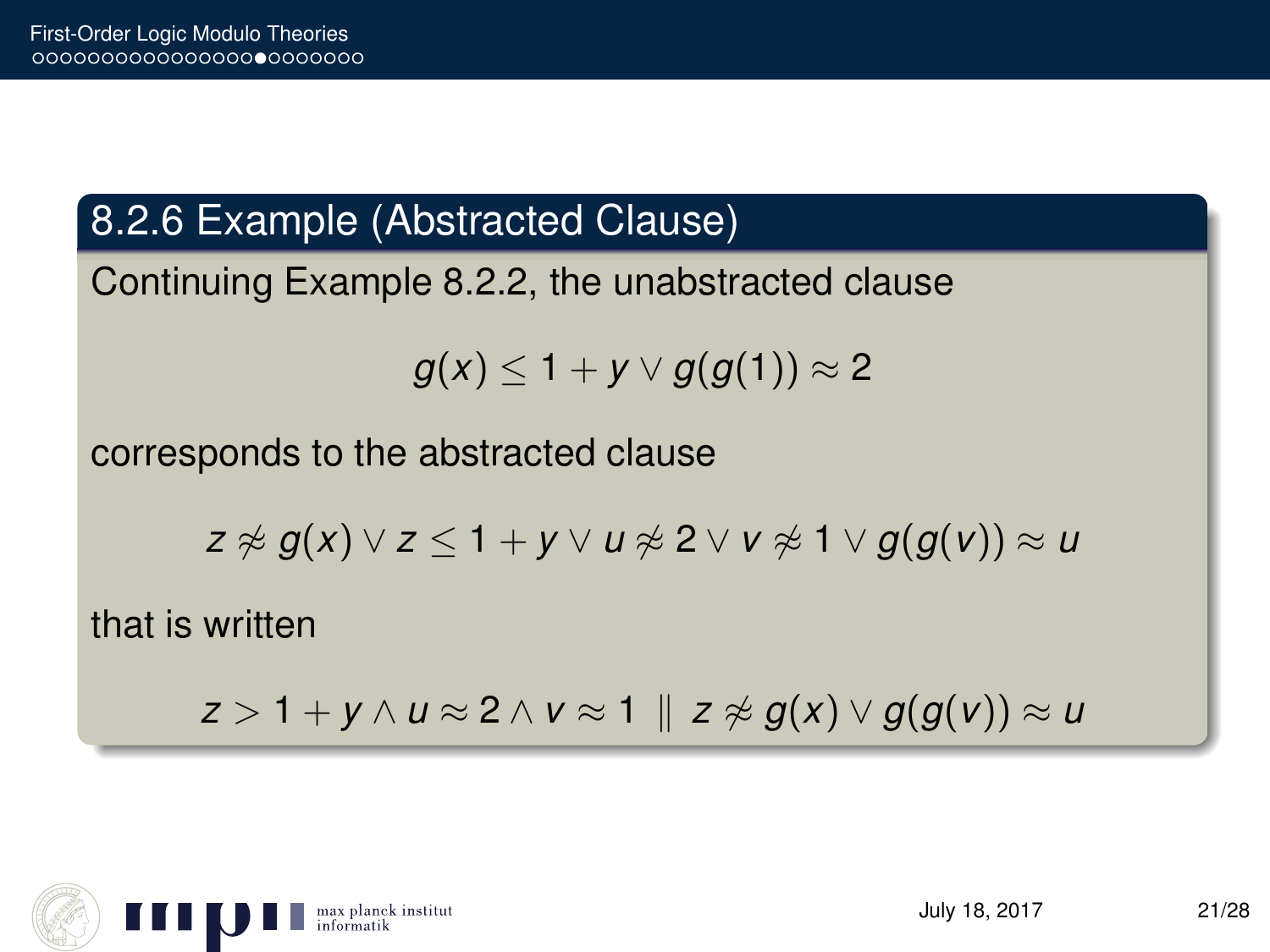## SUP(T) on Abstracted Clauses

As usual the calculus is presented with respect to a reduction ordering  $\prec$ , total on ground terms. For the SUP(T) calculus I assume that any pure base term is strictly smaller than any term containing a function symbol from  $\Sigma^\mathcal{F}$ . This justifies the below ordering conditions with respect to the constraint notation of clauses and can, e.g., be obtained by an LPO where all symbols from  $\Sigma^B$  are smaller in the precedence than the symbols from  $\Sigma^\mathsf{F}.$ 

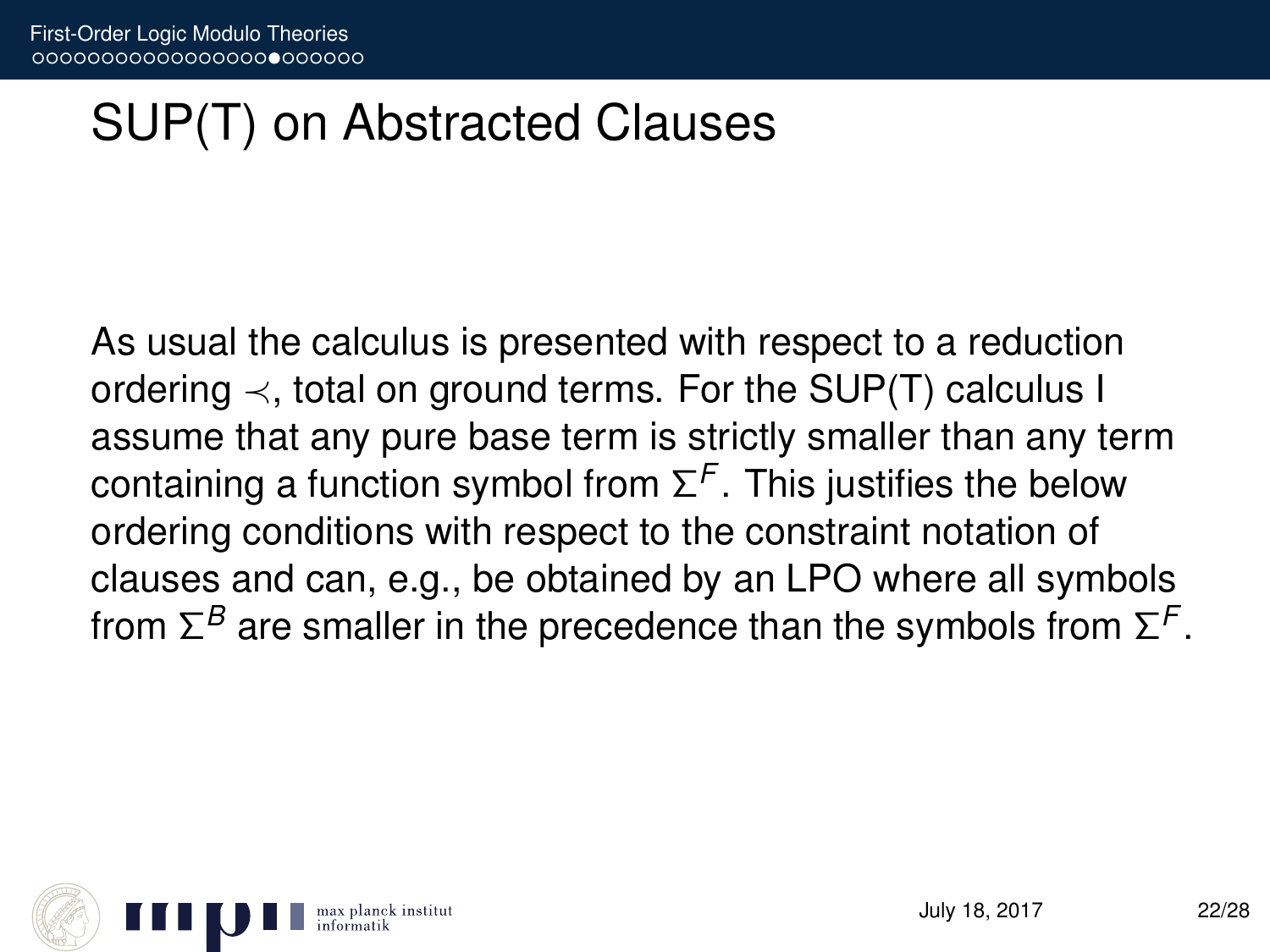### **Superposition Right**

 $(N \oplus {\Lambda} \parallel D \vee t \approx t', \Gamma \parallel C \vee s[u] \approx s' {\}) \Rightarrow_{\text{SUPT}} (N \cup {\Lambda} \parallel$  $D \vee t ≈ t',$  Γ  $\parallel C \vee$  *s*[*u*] ≈ *s'*} ∪ {(Λ, Γ  $\parallel D \vee C \vee$  *s*[*t'*] ≈ *s'*) $\sigma$ }) where  $\sigma$  is the mgu of *t*, *u*,  $\sigma$  is simple, *u* is not a variable *to*  $\measuredangle$  *t'σ, sσ*  $\measuredangle$  *s'σ,*  $(t \approx t')\sigma$  *strictly maximal in*  $(D \vee t \approx t')\sigma,$ nothing selected and  $(\bm{s} \approx \bm{s}')\sigma$  maximal in  $(\bm{C} \vee \bm{s} \approx \bm{s}')\sigma$  and nothing selected

#### **Superposition Left**

 $(N \uplus {\Lambda} \parallel D \vee t \approx t', \Gamma \parallel C \vee s[u] \not\approx s' {\}) \Rightarrow_{\text{SUPT}} (N \cup {\Lambda} \parallel$  $D \vee t \approx t', \Gamma \parallel C \vee s[u] \not\approx s' \} \cup \{ (\Lambda, \Gamma \parallel D \vee C \vee s[t'] \not\approx s')\sigma \})$ where  $\sigma$  is the mgu of *t*, *u*,  $\sigma$  is simple, *u* is not a variable  $t\sigma \not\preceq t'\sigma$ , *s* $\sigma \nleq s'$ *σ*,  $(t \approx t')$ *σ* strictly maximal in  $(D \vee t \approx t')$ *σ*, nothing  $\mathsf{s}$ elected and  $(\mathcal{s} \not\approx \mathcal{s}')\sigma$  maximal in  $(C \vee \mathcal{s} \not\approx \mathcal{s}')\sigma$  or selected

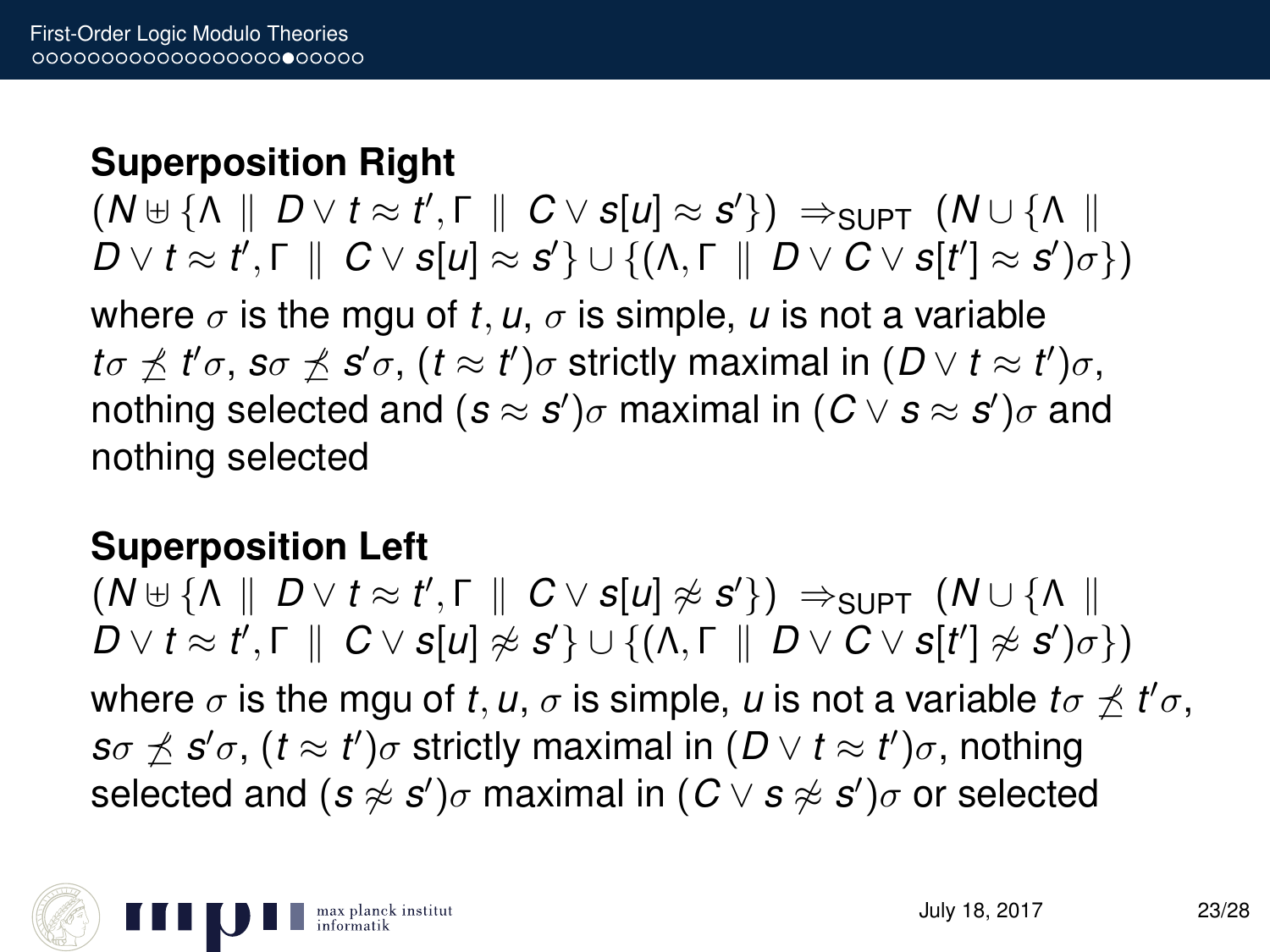$E$ *guality Resolution*  $(N \cup \{\Gamma \parallel C \vee s \not\approx s'\})$  $\Rightarrow$ supt  $(N \cup \{\Gamma \parallel C \vee s \not\approx s'\} \cup \{(\Gamma \parallel C) \sigma\})$ where  $\sigma$  is the mgu of *s*, *s'*,  $\sigma$  is simple,  $(\bm{s} \not\approx \bm{s}')\sigma$  maximal in  $(C \vee s \not\approx s')\sigma$  or selected

**Equality Factoring**  $v' \approx t' \vee s \approx t$ })  $\Rightarrow$ SUPT  $(W \cup \{\Gamma \parallel C \vee s' \approx t' \vee s \approx t\} \cup \{(\Gamma \parallel C \vee t \not\approx t' \vee s \approx t')\sigma\})$ where  $\sigma$  is the mgu of *s*, *s'* ,  $\sigma$  is simple,  $\bm{s}'\sigma\not\preceq\bm{t}'\sigma$ ,  $\bm{s}\sigma\not\preceq\bm{t}\sigma$ ,  $(s \approx t) \sigma$  maximal in  $(C \vee s' \approx t' \vee s \approx t) \sigma$  and nothing selected

**Constraint Refutation**  $(N \cup \{ \Gamma_1 \parallel \bot, ..., \Gamma_n \parallel \bot \})$  $\Rightarrow$ SUPT  $(N \cup \{F_1 \mid \bot, \ldots, F_n \mid \bot\} \cup \{\bot\})$ where  $\Gamma_1 \parallel \bot \wedge ... \wedge \Gamma_n \parallel \bot \models_B \bot$ 

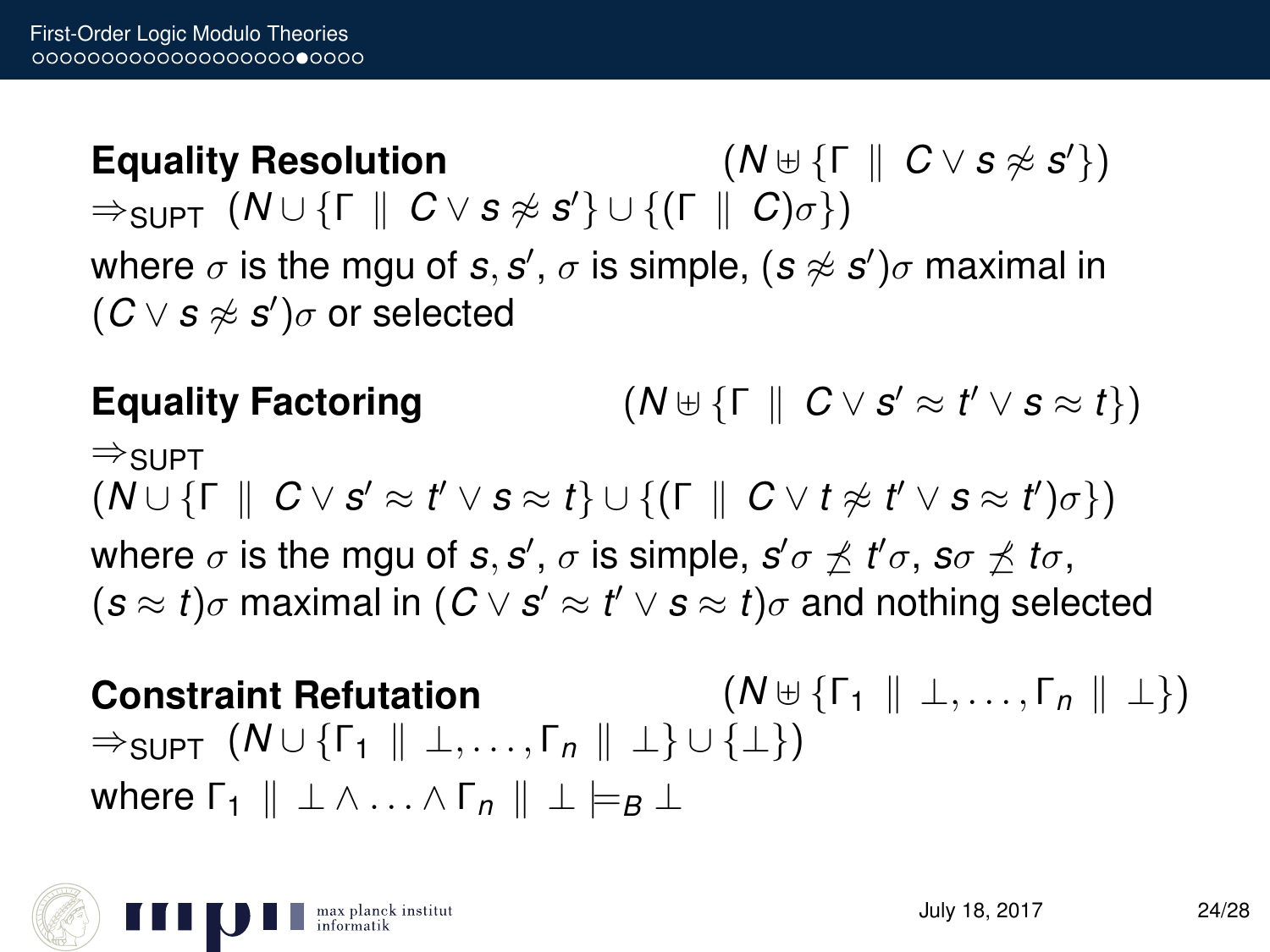### 8.3.1 Definition (Sufficient Completeness)

A hierarchic specification  $\mathcal{H} = (\mathcal{T}^H, \mathcal{T}^B)$  is *sufficiently complete* with respect to simple ground instances if for all unpure ground terms *t* of a background sort, there exists a pure ground term *t* 0 of the same sort such that  $A \models t \approx t'$  for all  $A$  algebras with  $\mathcal{A} \models \mathsf{sgi}(\mathcal{N}) \cup \mathsf{grd}(\mathcal{T}^{\mathcal{B}})$  where  $\mathsf{grd}(\mathcal{T}^{\mathcal{B}})$  is the set of all ground formulas  $\phi$  over  $\Sigma^B$  with  $\models_B \phi$ .

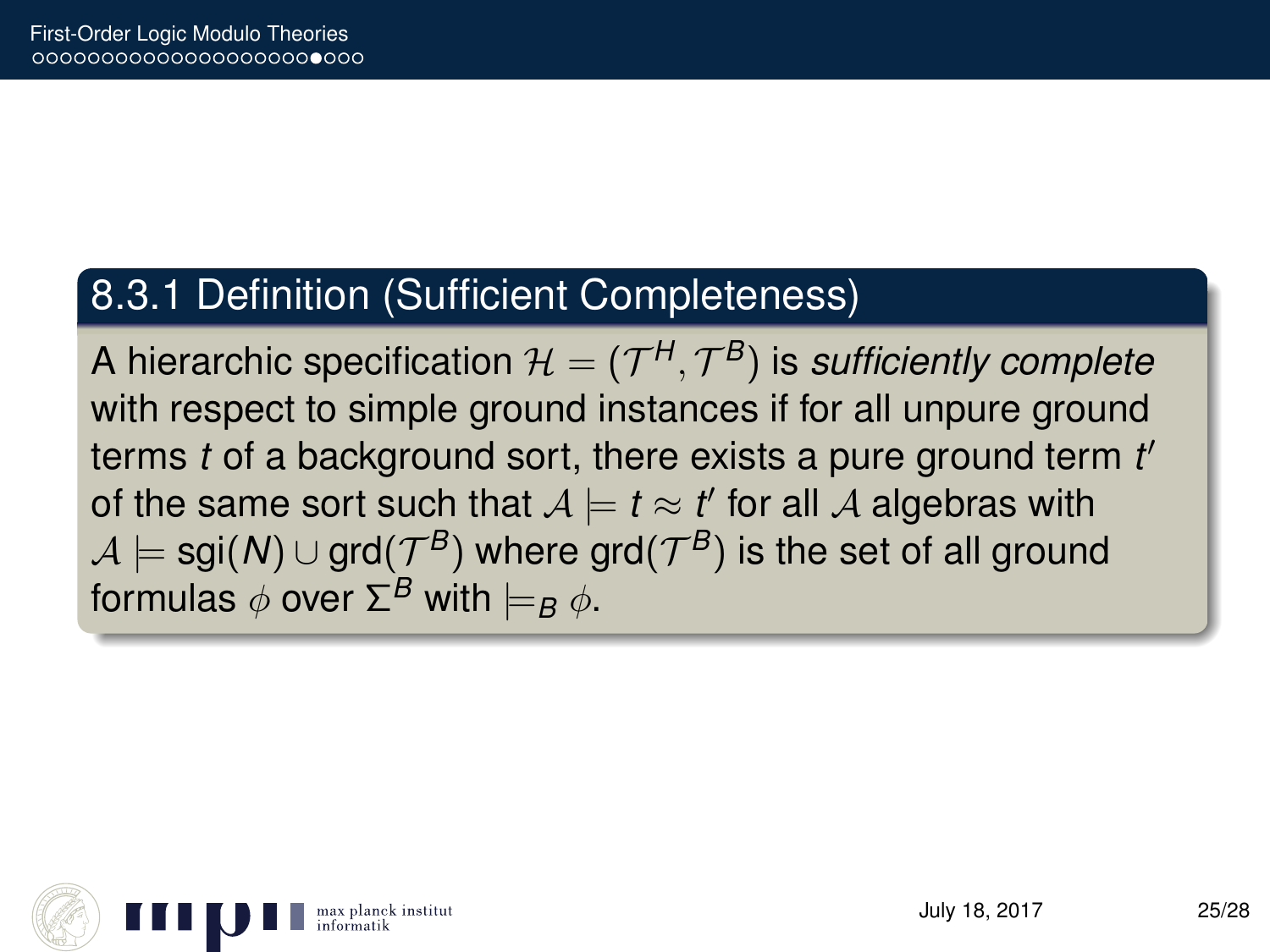### 8.3.2 Definition (SUP(T) Abstract Redundancy)

A clause Γ k *C* is *redundant* with respect to a clause set *N* if for all simple ground instances  $(\Gamma \parallel C)\sigma$  there are clauses  $\{\Lambda_1 \parallel C_1, \ldots, \Lambda_n \parallel C_n\} \subset \mathbb{N}$  with simple ground instances  $(A_1 \parallel C_1)\tau_1, \ldots, (A_n \parallel C_n)\tau_n$  such that  $(A_i \parallel C_i)\tau_i \prec (\Gamma \parallel C)\sigma$ for all *i* and  $(\Lambda_1 \parallel C_1)\tau_1, \ldots, (\Lambda_n \parallel C_n)\tau_n \models_B (\Gamma \parallel C)\sigma$ .